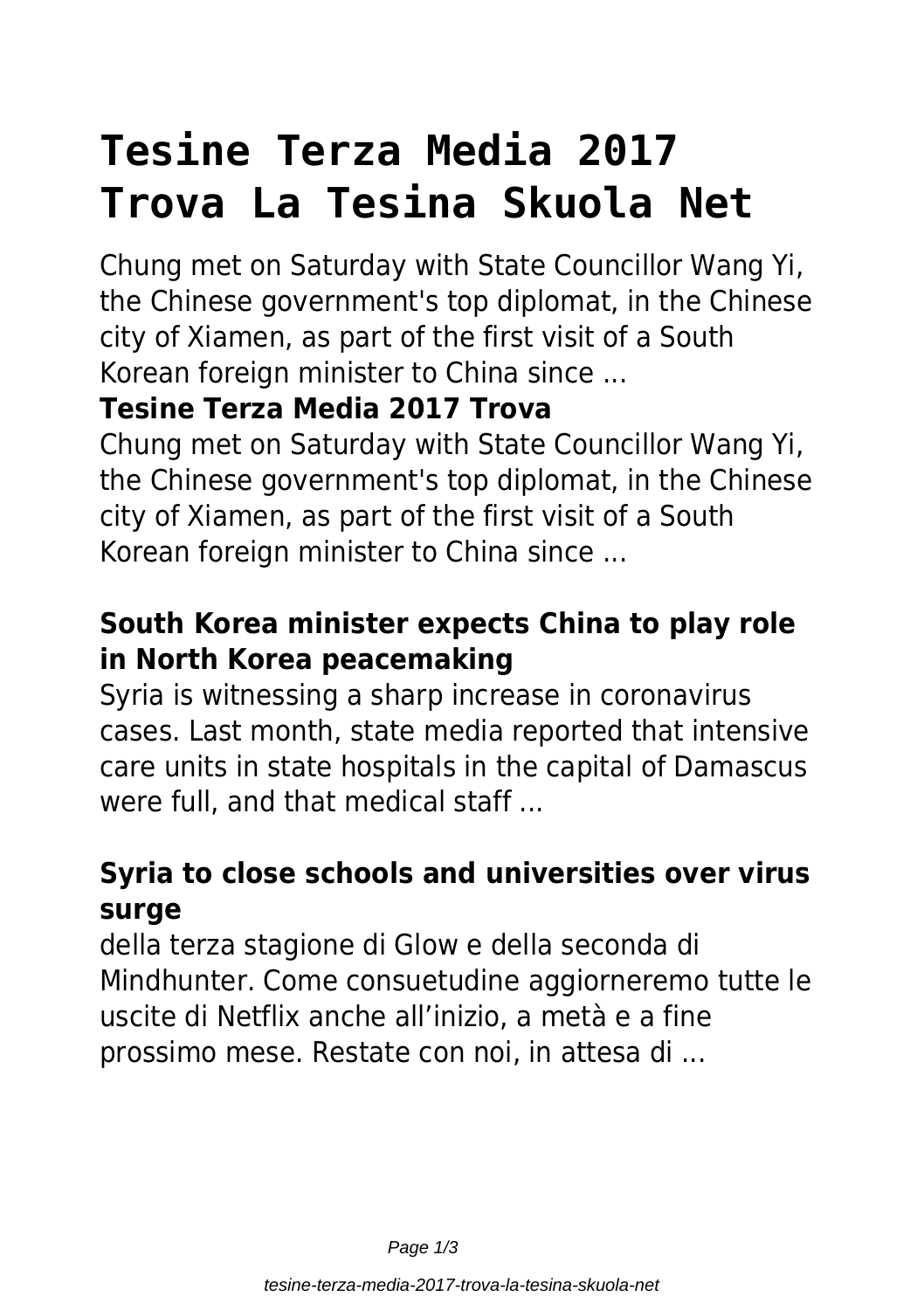#### **Syria to close schools and universities over virus surge**

## **South Korea minister expects China to play role in North Korea peacemaking**

**Tesine Terza Media 2017 Trova**

della terza stagione di Glow e della seconda di Mindhunter. Come consuetudine aggiorneremo tutte le uscite di Netflix anche all'inizio, a metà e a fine prossimo mese. Restate con noi, in attesa di ...

**Tesine Terza Media 2017 Trova Chung met on Saturday with State Councillor Wang Yi, the Chinese government's top diplomat, in the Chinese city of Xiamen, as part of the first visit of a South Korean foreign minister to China since ...**

**South Korea minister expects China to play role in North Korea peacemaking Syria is witnessing a sharp increase in coronavirus cases. Last month, state media reported that intensive care units in state hospitals in the capital of Damascus were full, and that medical staff ...**